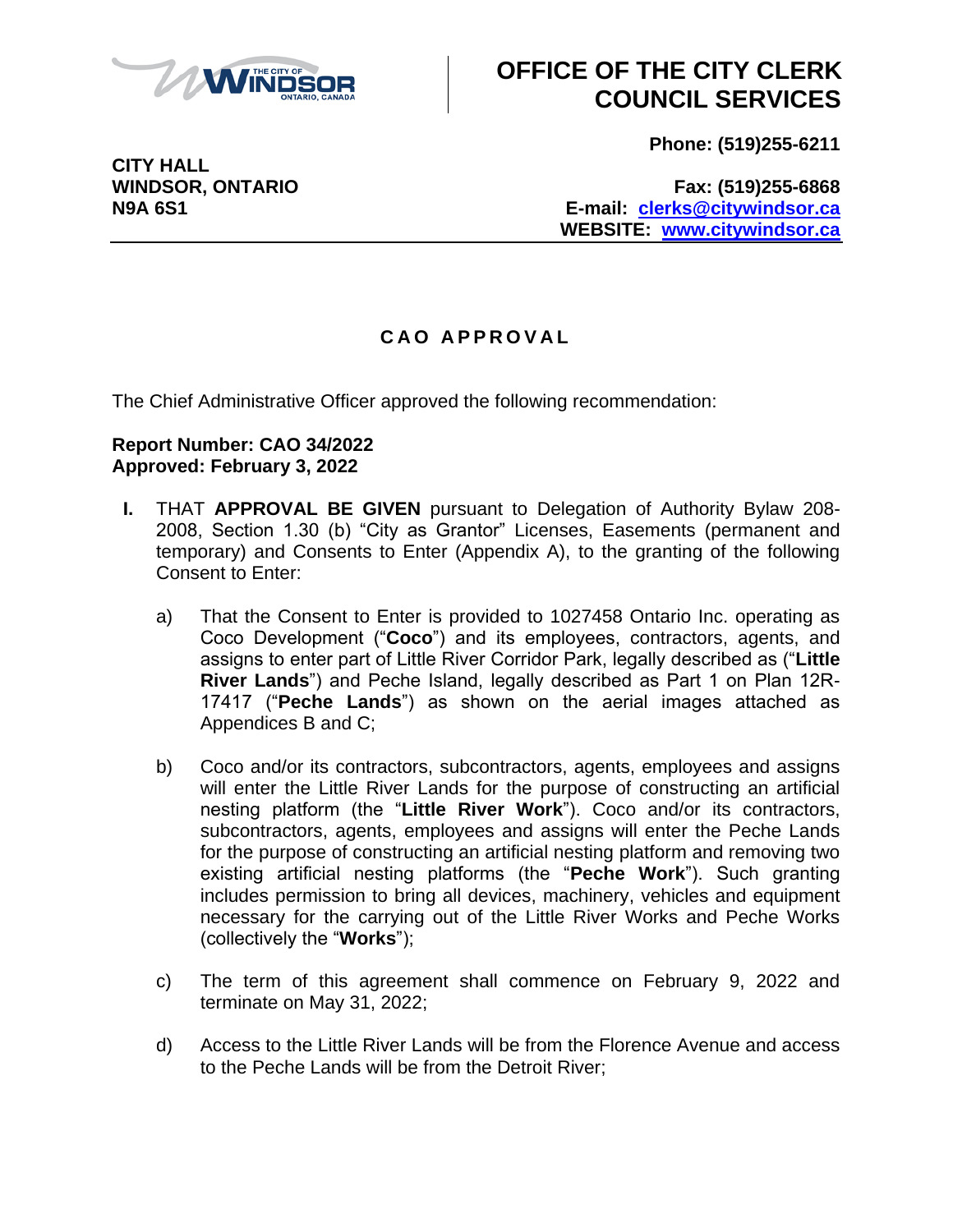

# **OFFICE OF THE CITY CLERK COUNCIL SERVICES**

**Phone: (519)255-6211**

**CITY HALL**

**WINDSOR, ONTARIO Fax: (519)255-6868 N9A 6S1 E-mail: [clerks@citywindsor.ca](mailto:clerks@citywindsor.ca) WEBSITE: [www.citywindsor.ca](http://www.citywindsor.ca/)**

- e) Coco agrees that, upon the termination of this agreement, any disturbance of the Little River Lands and Peche Lands, resulting from the carrying out of the Works, will be restored by Coco at its own cost to the satisfaction of the Senior Manager of Parks, or designate, acting reasonably;
- f) Prior to commencing the Works, Coco will provide the City Forester with construction details and the installation procedure as well as information regarding long term monitoring and possible maintenance needs for the nesting platforms;
- g) The cost for installation, materials and staff time will be covered in full by Coco;
- h) Any permits or approvals required for the completion of the Works shall be the sole responsibility of Coco;
- i) Upon completion of the Works, ownership of both nesting platforms, and the responsibility for their maintenance, will reside fully with the City of Windsor;
- j) During the undertaking of the Works, Coco shall secure all equipment and worksites, including but not limited to, signage, delineation and flagging as to protect residents using the Little River Lands and Peche Lands in a manner satisfactory to the Senior Manager of Parks, or designate;
- k) Coco will comply with the most up to date regulations in place under the *Emergency Management and Civil Protection Act* and the *Reopening Ontario (A Flexible Approach Response to COVID-19) Act*, as they may be amended from time to time, regardless of the frequency of such amendments. Coco will also comply with any guidelines and best practices issued by the Province of Ontario and any other governing body in relation to limiting the spread of COVID-19*;*
- l) Coco will be required to provide the City with indemnification and require proof of insurance with the following minimal coverage, satisfactory to the City:
	- Commercial General Liability coverage with limits of no less than \$5,000,000 per occurrence, "The Corporation of the City of Windsor" listed